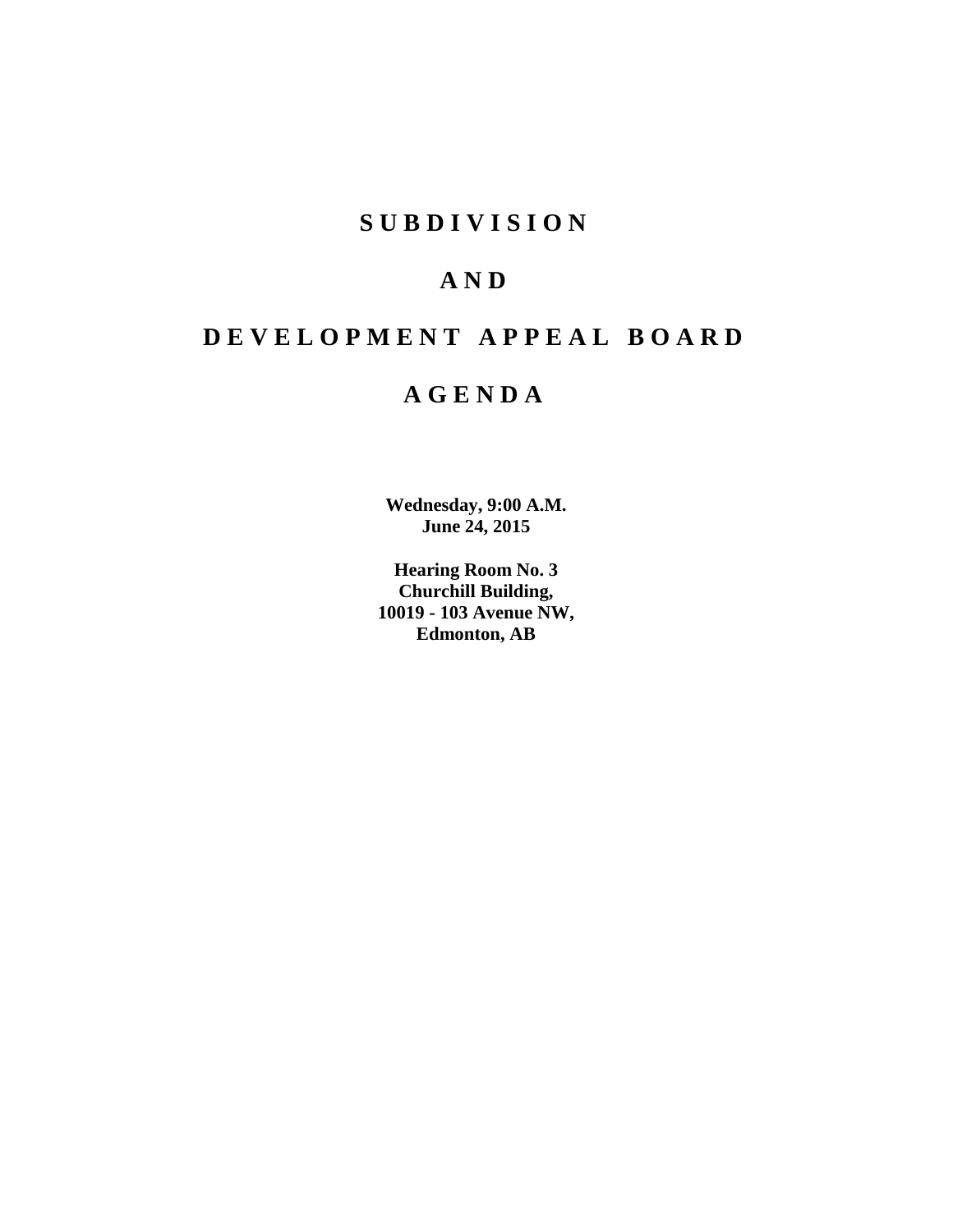## **SUBDIVISION AND DEVELOPMENT APPEAL BOARD HEARING ROOM NO. 3**

|                                       | 9:00 A.M. | SDAB-D-15-133   | Construct 3 Dwellings of Row Housing and a<br>rear detached Garage and to demolish an<br>existing Single Detached House and detached<br>Garage |  |
|---------------------------------------|-----------|-----------------|------------------------------------------------------------------------------------------------------------------------------------------------|--|
|                                       |           |                 | 11519 - 122 Street NW<br>Project No.: 158438261-002                                                                                            |  |
| LUNCH BREAK – 12:00 P.M. TO 1:00 P.M. |           |                 |                                                                                                                                                |  |
| П                                     | 1:00 P.M. | $SDAB-D-15-134$ | Install (1) Freestanding Off-premises Sign<br>(West Granville Centre)                                                                          |  |
|                                       |           |                 | 7255 - Winterburn Road NW<br>Project No.: 170327437-001                                                                                        |  |
|                                       | NOTE:     |                 | Unless otherwise stated, all references to "Section numbers" refer to<br>the authority under the Edmonton Zoning Bylaw 12800.                  |  |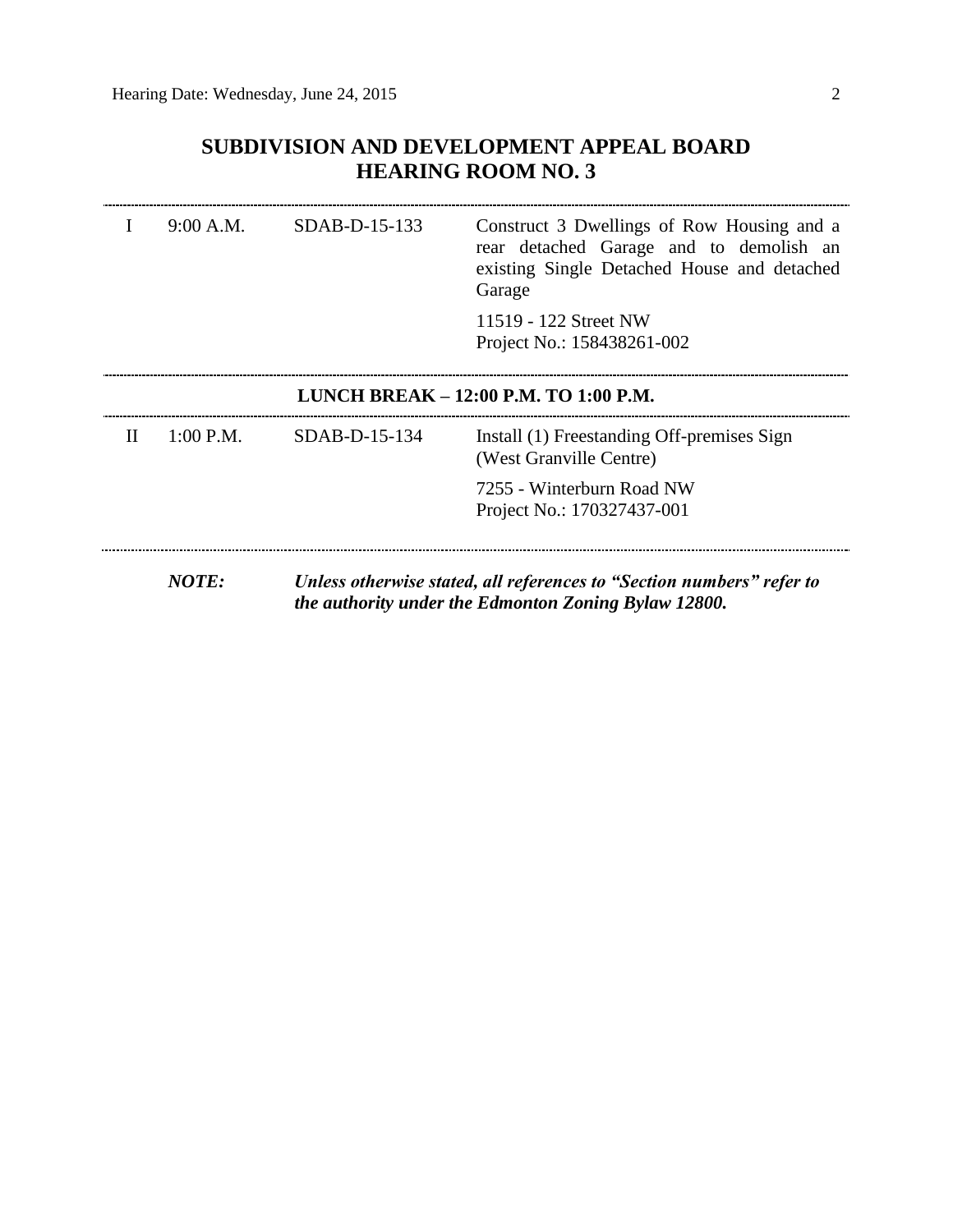#### **ITEM I: 9:00 A.M. FILE: SDAB-D-15-133**

#### AN APPEAL FROM THE DECISION OF THE DEVELOPMENT OFFICER BY AN ADJACENT PROPERTY OWNER

#### APPELLANT:

APPLICATION NO.: 158438261-002

APPLICATION TO: Construct 3 Dwellings of Row Housing and a rear detached Garage and to demolish an existing Single Detached House and detached Garage

#### DECISION OF THE DEVELOPMENT AUTHORITY: Approved with Conditions

DECISION DATE: May 8, 2015

DATE OF APPEAL: May 27, 2015

NOTIFICATION PERIOD: May 14, 2015 through May 27, 2015

RESPONDENT:

MUNICIPAL DESCRIPTION OF SUBJECT PROPERTY: 11519 - 122 Street NW

LEGAL DESCRIPTION: Plan 1916HW Blk 24 Lot 1

ZONE: RF3 Small Scale Infill Development Zone

OVERLAY: Mature Neighbourhood Overlay

STATUTORY PLAN: West Ingle Area Redevelopment Plan

#### DEVELOPMENT OFFICER'S DECISION

APPROVED - The proposed development is approved subject to the following conditions:

1) PRIOR TO THE RELEASE OF DRAWINGS FOR BUILDING PERMIT REVIEW, the owner/applicant shall pay the Sanitary Sewer Trunk Charge (SSTC). SSTC is applicable to the property for 3 multi-family dwellings at \$1,021/dwelling with credit given for one single family dwelling at the rate of \$1,430/dwelling under the current DP#158438261-002. The number of dwellings is based on the drawings submitted with the Application for Major Development Permit.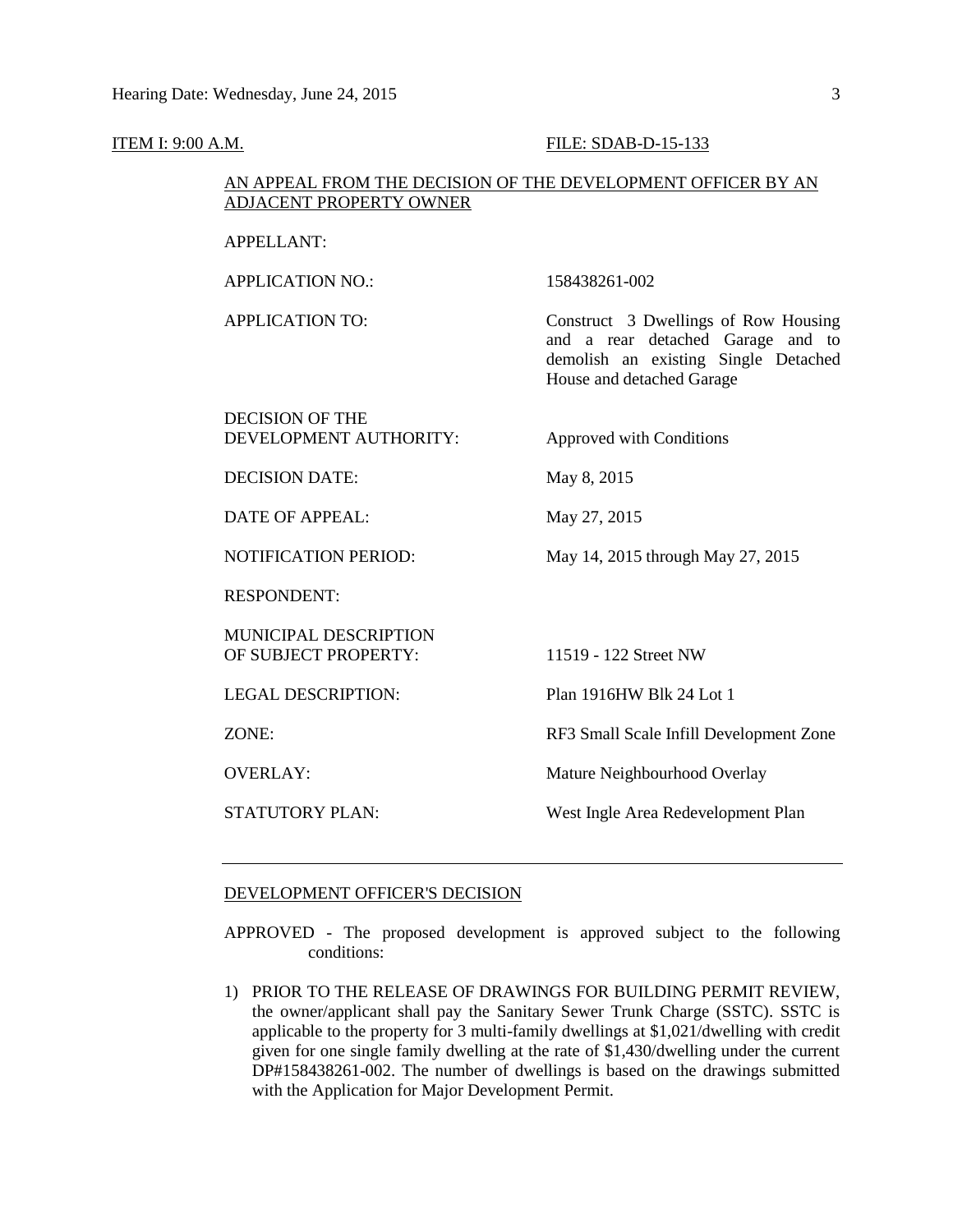This SSTC charge is quoted at the year 2015 rate; however, the final SSTC is based on the prevailing rate at the time the applicant/owner makes payment at the 5th Floor cashiers, Sustainable Development, 10250-101 Street NW.

2) PRIOR TO THE RELEASE OF DRAWINGS FOR BUILDING PERMIT REVIEW, the owner/applicant shall pay a Lot Grading Fee of \$385.00.

3) PRIOR TO THE RELEASE OF DRAWINGS FOR BUILDING PERMIT REVIEW, the owner/applicant shall pay a Notification Fee of \$100.00.

4) PRIOR TO THE RELEASE OF DRAWINGS FOR BUILDING PERMIT REVIEW, the applicant or property owner shall provide a guaranteed security to ensure that landscaping is provided and maintained for two growing seasons. The Landscape Security may be held for two full years after the landscaping has been completed. This security may take the following forms: cash to a value equal to 100% of the established landscaping costs; or an irrevocable letter of credit having a value equivalent to 100% of the established landscaping costs. Any letter of credit shall allow for partial draws. If the landscaping is not completed in accordance with the approved Landscape Plan(s) within one growing season after completion of the development or if the landscaping is not well maintained and in a healthy condition two growing seasons after completion of the landscaping, the City may draw on the security for its use absolutely (reference Section 55.6 of Edmonton Zoning Bylaw 12800). Please contact Alina Cross at 780-442-2581 to initiate this process.

5) The existing private sidewalk from the west property line to the curb face on 122 Street must be removed and the boulevard must be restored to grass, as shown on Enclosure I of the Transportation Memorandum dated March 23, 2015. The applicant must contact Loli Fernandez (780-944-7683) a minimum of 48 hours prior to construction, to arrange for inspection.

6) There may be utilities within road right-of-way not specified that must be considered during construction. The owner/applicant is responsible for the location of all underground and above ground utilities and maintaining required clearances as specified by the utility companies. Alberta One-Call (1-800-242-3447) and Shaw Cable (1-866- 344-7429; www.digshaw.ca) should be contacted at least two weeks prior to the work beginning to have utilities located. Any costs associated with relocations and/or removals shall be at the expense of the owner/applicant.

7) There are existing boulevard trees adjacent to the site that must be protected during construction. Prior to construction, the owner/applicant must contact Marshall Mithrush of Community Services (780-496-4953) to arrange for hoarding and/or root cutting. All costs shall be borne by the owner/applicant.

8) Any hoarding or construction taking place on road right-of-way requires an OSCAM (On-Street Construction and Maintenance) permit. It should be noted that the hoarding must not damage boulevard trees. The owner or Prime Contractor must apply for an OSCAM online at: http://www.edmonton.ca/bylaws\_licences/licences\_permits/oscampermit-request.aspx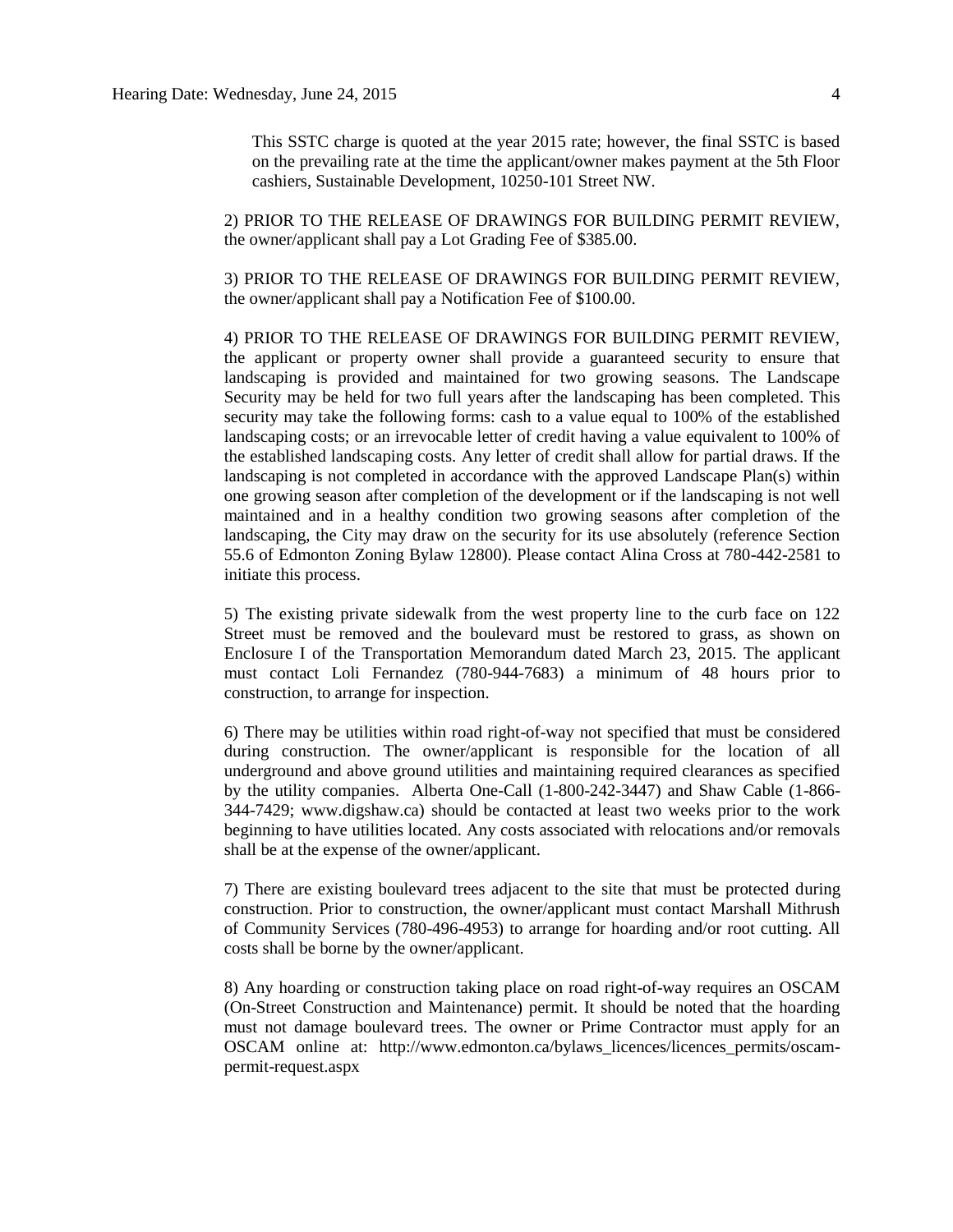9) Any alley, sidewalk or boulevard damage occurring as a result of construction traffic must be restored to the satisfaction of Transportation Services, as per Section 15.5(f) of the Zoning Bylaw. The alley, sidewalks and boulevard will be inspected by Transportation Services prior to construction, and again once construction is complete. All expenses incurred for repair are to be borne by the owner.

#### ADVISEMENTS:

1) The Development Permit shall not be valid unless and until the conditions of approval, save those of a continuing nature, have been fulfilled; and no notice of appeal from such approval has been served on the Subdivision and Development Appeal Board within the time period specified in subsection 21.1 (Ref. Section 17.1).

2) The applicant is advised to research the Land Title for this property and to be aware of any restrictions in the Restrictive Covenant. This approval does not imply consent for any structure that does not meet the requirements of the Restrictive Covenant.

3) An approved Development Permit means that the proposed development has been reviewed only against the provisions of the Edmonton Zoning Bylaw. It does not remove obligations to conform with other legislation, bylaws or land title instruments such as the Municipal Government Act, the ERCB Directive 079, the Edmonton Safety Codes Permit Bylaw or any caveats, covenants or easements that might be attached to the Site.

4) The City of Edmonton does not conduct independent environmental checks of land within the City. If you are concerned about the suitability of this property for any purpose, you should conduct your own tests and reviews. The City of Edmonton, in issuing this Development Permit, makes no representations and offers no warranties as to the suitability of the property for any purpose or as to the presence or absence of any environmental contaminants on the property.

5) A Building Permit is Required for any construction or change in use of a building. For a building permit, and prior to the Plans Examination review, you require construction drawings and the payment of fees. Please contact the 311 Call Centre for further information.

#### **VARIANCES:**

1. Subsection 140.4.6 of the Zoning Bylaw requires that Row Housing be located on corner sites, on sites abutting an arterial or service road, or where both Side Lot Lines abut existing Apartment Housing or where a minimum of one Side Lot Line abuts a Site where a commercial Use, or Apartment Housing with a maximum Height greater than four Storeys, is a Permitted Use. A variance to this requirement is granted given that the subject site does not meet these criteria.

2. To permit a reduced Site Width of 14.0 m, whereas subsection 140.4.4.b of the Zoning Bylaw requires a minimum Site Width of 17.4 m.

3. To permit two dwellings of Row Housing to have entrances facing the lane to the north, whereas subsection 140.4.20 of the Zoning Bylaw requires each dwelling to have an entrance door or entrance feature facing a public roadway.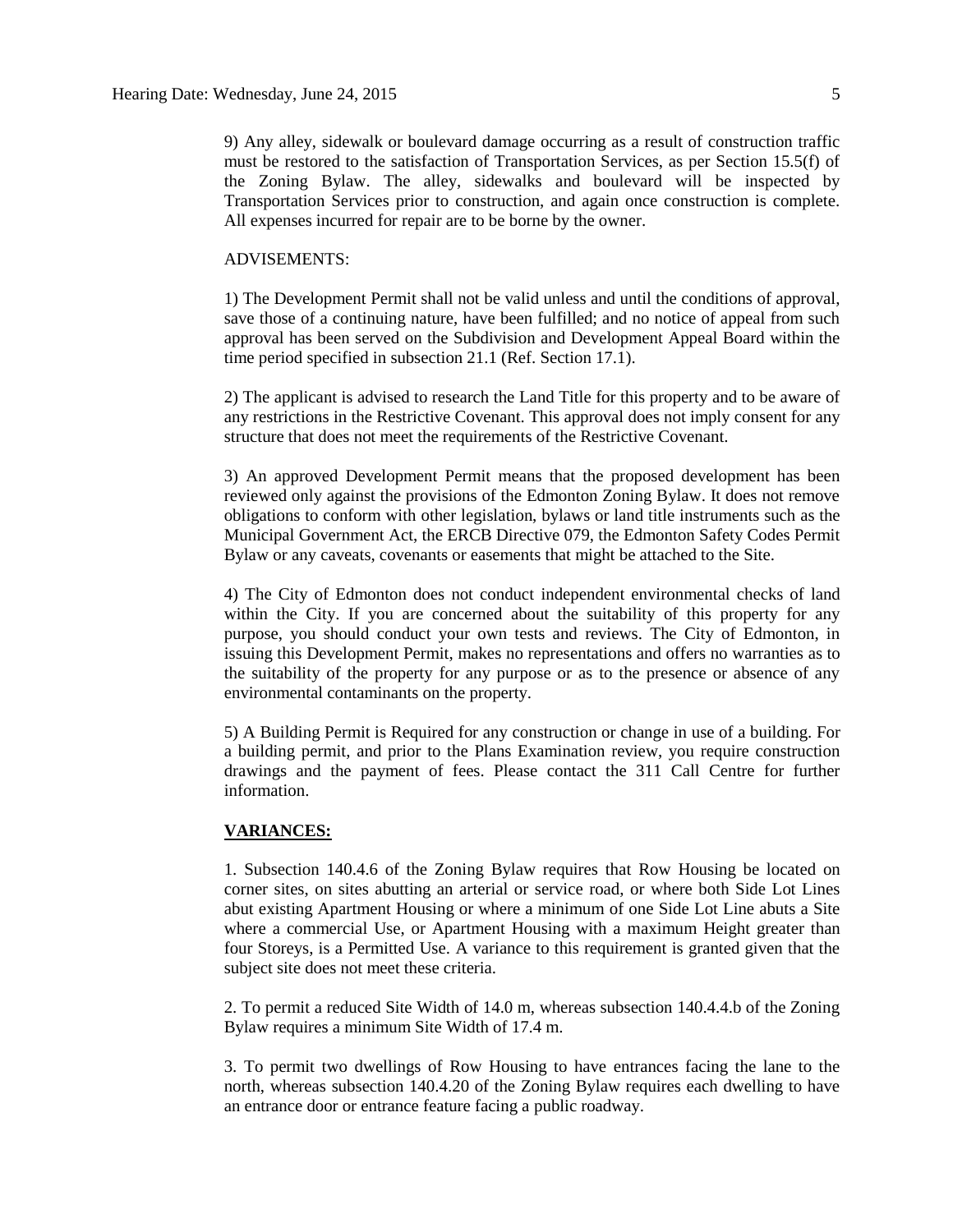4. To permit a reduced Privacy Zone of 2.0 m between the Principal Living Room Window of two of the proposed dwellings and an on-site walkway, and 3.0 m between the same Principal Living Room Windows and a public Lane, whereas subsection 48.2.2 requires a minimum Privacy Zone of 4.5 m.

5. To permit a reduced Front Setback of 6.7 m, whereas subsection 814.3.1 of the Zoning Bylaw requires a minimum Front Setback of 1.5 m less than the adjacent lots and the general context of the blockface, or in this case 7.0 m.

6. To permit a reduced Rear Setback of 17.2 m, whereas subsection 814.3.5 of the Zoning Bylaw requires a minimum Rear Setback of 40% of Site Depth, or in this case 18.3 m.

#### APPELLANT'S SUBMISSION

This is a notice objecting to the development permit applying to the property of 11519 - 122 Street NW, Plan 1916HW Blk 24 Lot 1.

The development permit is objected to for the following reasons:

- 1. Row housing is not permitted on sites abutting alley ways. This lot is not considered a corner site but a lot that is adjacent to an alley. The alley is the most efficient access to the other east side properties garages and driveways. Allowing a row house with three units to face the alley will encourage tenants to use the alley as a parking spot in front of their residences. This parking will then further block immediate access to driveways and garages and access for waste removal vehicles.
- 2. Allowing a row house on the east side of 122 Street to face north/ south verses the convention of the existing east /west facing houses will impact on the curb appeal of this older yet defined neighbourhood. All of the existing houses have the setup of yard, house, backyard, garage and rear drive. This existing standard is what creates the common flow and distinct family appeal of our properties. It encourages wellbeing by having yard areas that families can utilize for children to play safely in and promotes being a good neighbour by not inflicting unwanted privacy violations.
- 3. The property abutting the property in question will have very little privacy of their existing back yard. Allowing this structure to face perpendicular to the established convention will mean that there will be three properties windows looking over that property's yard. All privacy will be eliminated. Further the proposed perpendicular structure would have almost no yard space limiting the type of property owners, due to no recreational space.
- 4. Allowing the row house structure to face an alleyway would also bring up safety concerns with pedestrians using the alley to access their residence. The limiting amount of room for vehicles to traverse the alley while having to watch for possible people exiting their residences is adding unnecessary danger.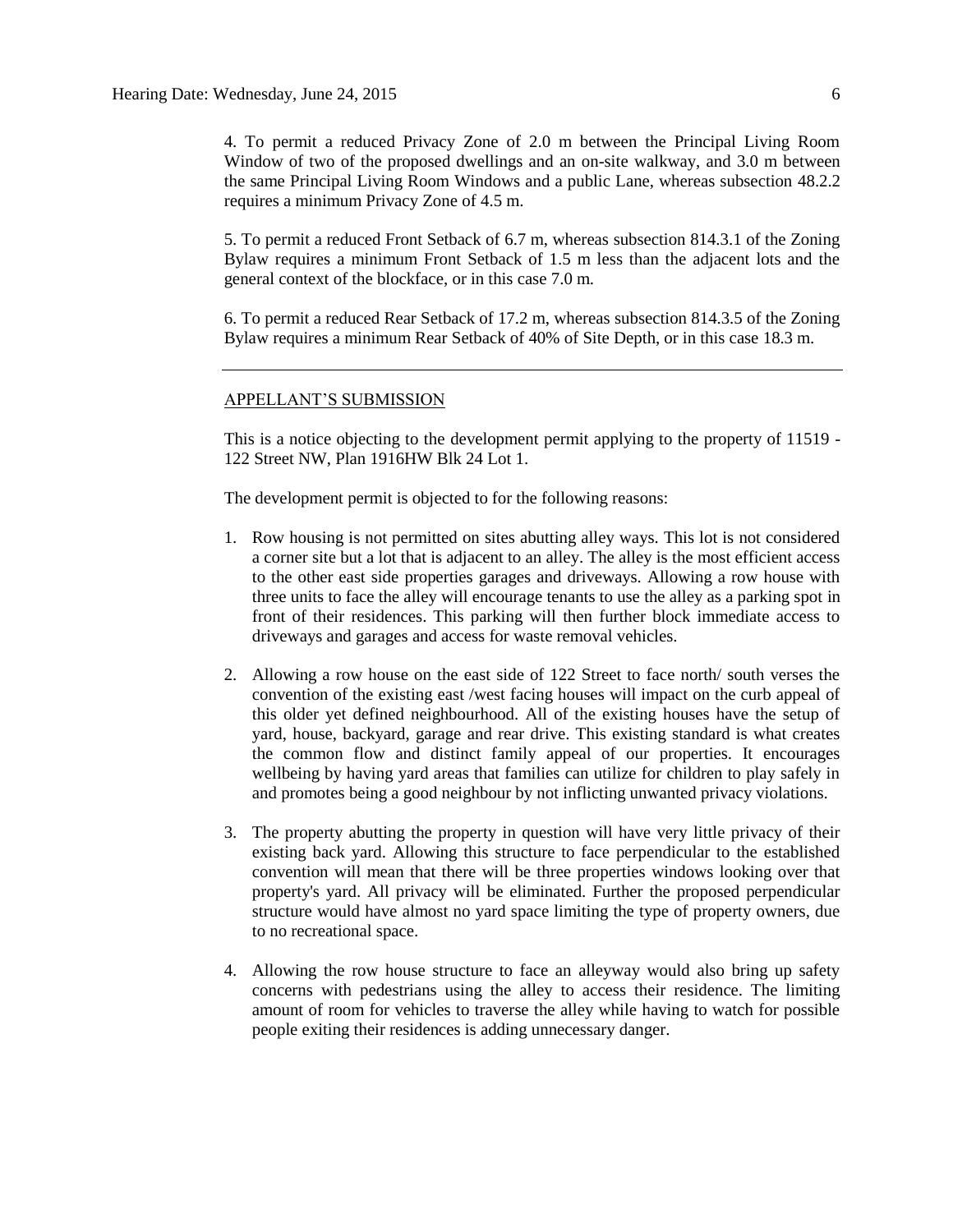- 5. Further in the winter time the residences will remove their snow by shovelling it directly into the alley adding to an already large snow pack situation. This in turn would cause unwanted congestion and poor navigation for the other property owners as they try to leave the most efficient alley to their properties.
- 6. The property entrances would have little to no protection from vehicles driving in the alleyway. The current layout of properties on 122 Street grants this protection because there is a curb, then boulevard, city sidewalk, and right-away before property begins.
- 7. Allowing more than a single family home will further increase the already congested street parking that our neighbourhood experiences. There are many duplex developments along 122 Street, one currently across the alley from the proposed development, and this is bringing added congestion and fewer parking locations. Allowing a 3 unit row house would exasperate this current problem with little resolution once it has been established.
- 8. Future developments would use this as the precedent to allow building on all of the 122 Street alleyways. This would greatly impact the way of life and access to the rear alley garages for all middle block residences. We would surely lose value when our freedom to access our driveway becomes restricted by poorly parked vehicles of the row houses.

#### SUBDIVISION AND DEVELOPMENT APPEAL BOARD OFFICER'S COMMENTS

**Row Housing** is a Permitted Use in the RF3 Small Scale Infill Development Zone, Section 140.2(5).

Under Section 7.2(6), **Row Housing** means development consisting of a building containing three or more Dwellings joined in whole or in part at the side only with no Dwelling being placed over another in whole or in part. Individual Dwellings are separated from one another by a Party Wall. Each Dwelling has separate, individual, and direct access to Grade. This Use Class does not include Stacked Row Housing.

This application was approved by the Development Officer subject to conditions.

Pursuant to Section 11.3 and 11.4 and subject to the right of appeal to the Subdivision and Development Appeal Board, Section 21.1, the Development Officer granted the following variances:

Section 140.4(6) states Row Housing shall be located:

- a. on Corner Sites,
- b. on Sites abutting an arterial or service road,
- c. where a minimum or one Side Lot Line abuts a Site where a commercial Use, or Apartment Housing with a maximum Height greater than four Storeys, is a Permitted Use.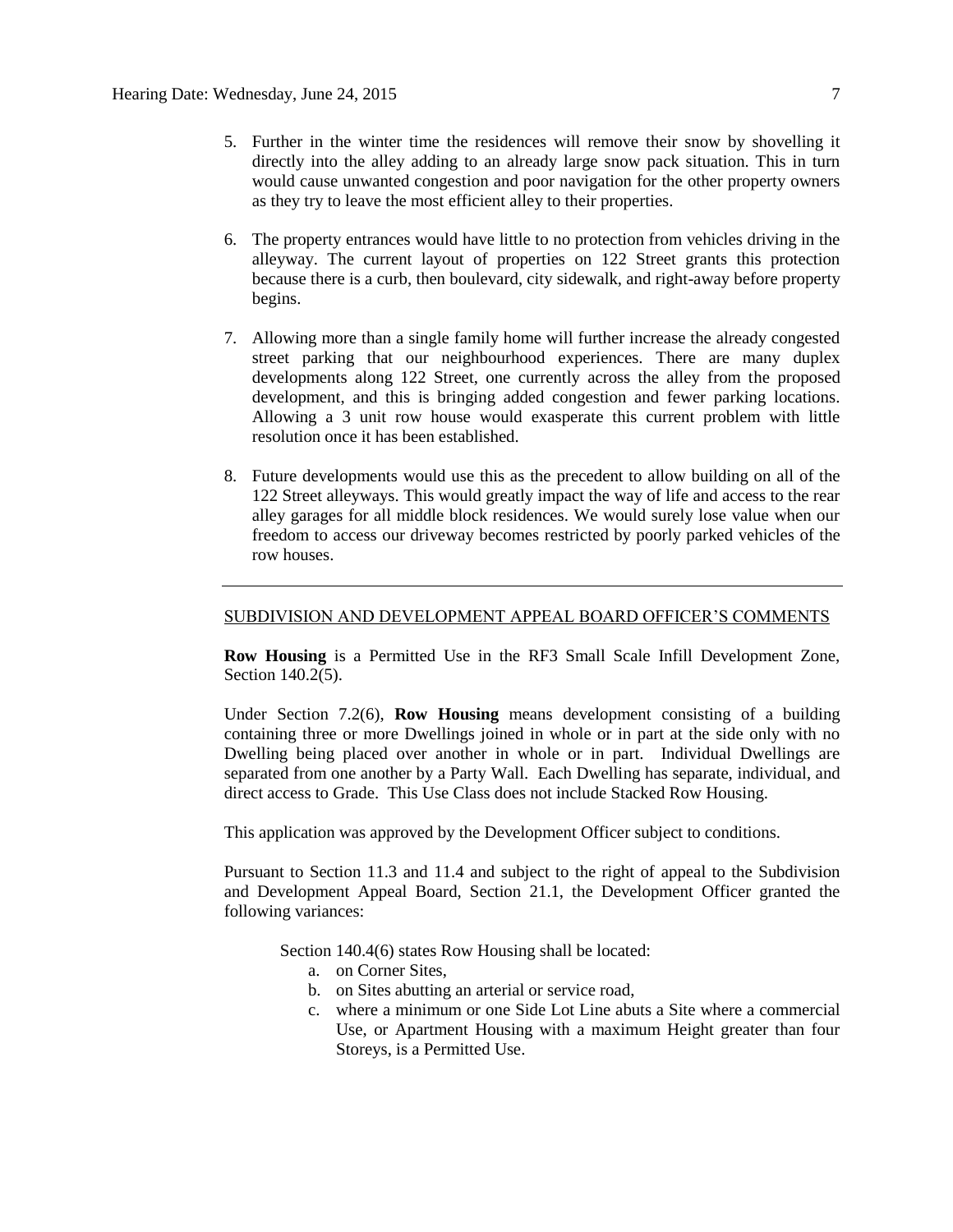**The Development Officer determined one of the locational requirements must be met for Row Housing. The proposed development does not meet any of the locational requirements and a relaxation was granted.**

Section 140.4(4)(b) states on a non-Corner Site the minimum Site Width shall equal to the sum of:

- i. 6.2 metres for each end Dwelling, plus
- ii. 5.0 metres for each internal Dwelling.

### **The Development Officer determined the minimum required Site Width is 17.4 metres. The existing Site provides a Site Width of 14 metres and a relaxation of 3.4 metres was granted.**

Section 140.4(20) states each Dwelling that has direct access to Grade shall have an entrance door or entrance feature facing a public roadway, other than a Lane. On Corner Sites, the entrance door or entrance feature may face either the Front Lot Line or the flanking Side Lot Line.

**The Development Officer determined each Dwelling is required to have an entrance door or entrance feature facing a public roadway, other than a Lane. The proposed development provides two Dwellings with accesses facing the lane to the north and a relaxation to Section 140.4(20) was granted.**

Section 140.4(14) states Separation Space shall be provided between two or more Dwellings or portions thereof on the same Site in accordance with Section 48 of this Bylaw, except that it should not be required between a Garage Suite or a Garden Suite and the associated principal Dwelling on the same Site.

Section 48.2(2) states the following activity areas may be located within a required Separation Space adjacent to a Principal Living Room Window where a Privacy Zone of at least 4.5 metres is provided between the window and facility/ activity area:

- a. local public roadway including a Lane;
- b. walkway;
- c. on-site roadway;
- d. on-site parking area;
- e. on-site Amenity Area; and
- f. Accessory buildings.

This Privacy Zone shall be measured from the window to the nearest edge of the specified activity area. For local public roadways, the Privacy Zone shall be measured from the Window to the edge of the sidewalk or to the space reserved for a future sidewalk.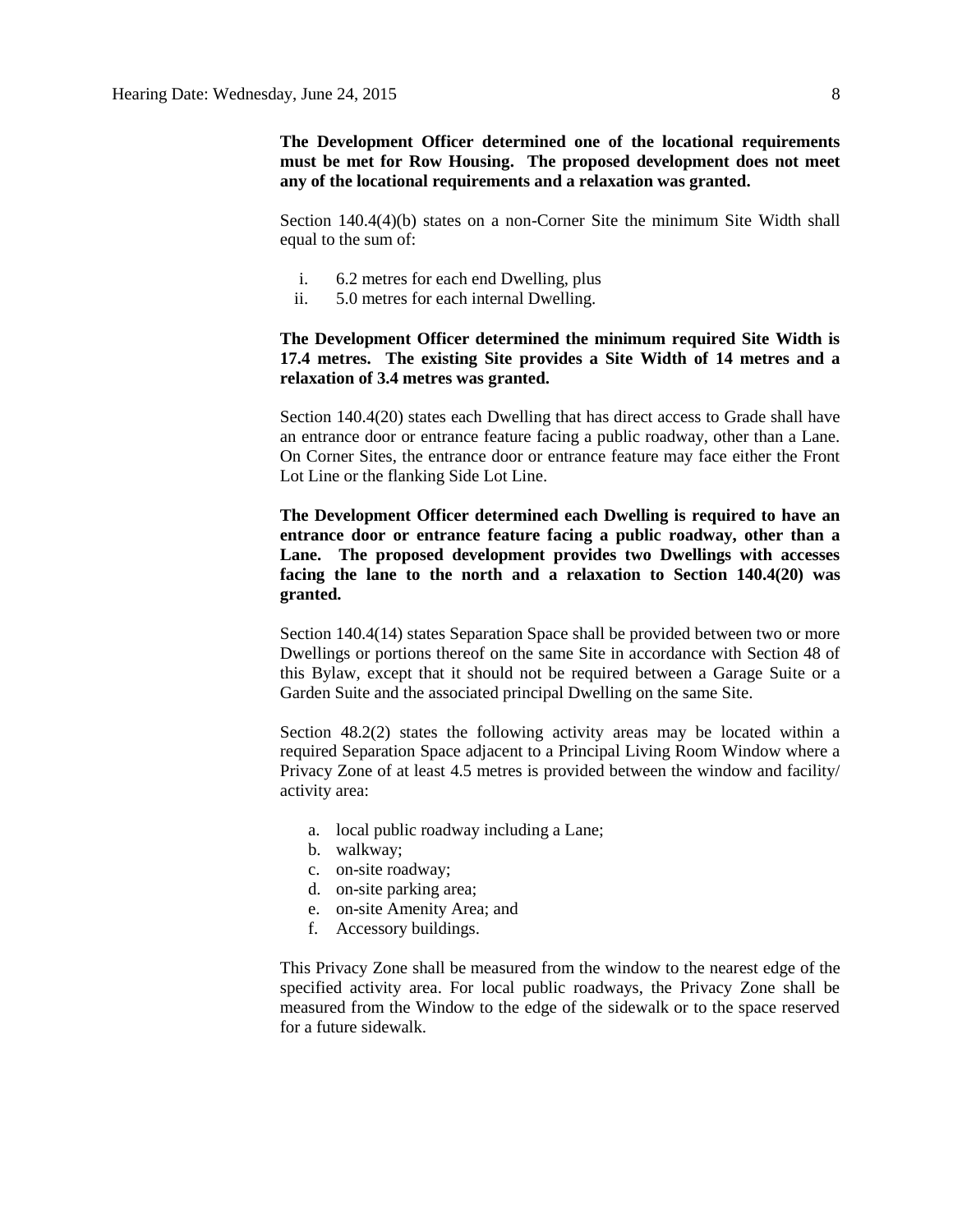**The Development Officer determined a 4.5 metres Privacy Zone is required between the Principal Living Room Windows of two Dwellings from the onsite walkway, and from the public Lane. The proposed Principal Living Room Windows for two Dwellings is within 2 metres of an on-site walkway, and 3 metres of a public Lane. Relaxations of 2.5 metres have been granted from the proposed Principal Living Room Windows to the on-site walkways. Relaxations of 1.5 metres have been granted from the proposed Principal Living Room Windows to the public Lane.**

Section 814.3(1) states the Front Setback shall be consistent within 1.5 metres of the Front Setback on Abutting Lots and with the general context of the blockface. However, the Front Setback shall not be less than 3.0 metres. Separation Space and Privacy Zone shall be reduced to accommodate the Front Setback requirement where a Principal Living Room Window faces directly onto a local public roadway, other than a Lane.

**The Development Officer determined a minimum Front Setback of 7 metres (1.5 metres less than adjacent lots and the general context of the Blockface) is required. The proposed development provides a Front Setback of 6.7 metres and a relaxation of 0.3 metres was granted.**

Section 814.3(5) states the minimum Rear Setback shall be 40 percent of the Site Depth. Row Housing not oriented to a public roadway is exempt from this Overlay requirement.

#### **The Development Officer determined the minimum required Rear Setback of 18.3 metres is required. The proposed development provides a Rear Setback of 17.2 metres and a relaxation of 1.1 metres was granted.**

The decision of approval by the Development Officer has been appealed by an adjacent property owner located at 11531 - 122 Street.

Under Section 6.1(19), **Corner Site** means

- a. a Lot located at the intersection of two public roadways, other than Lanes; or
- b. abuts a public roadway, other than a Lane, which changes direction at any point where it abuts the Site;

provided that in both cases the Lot shall not be considered a Corner Site where the contained angle formed by the intersection or change of direction is an angle of more than 135 degrees. In the case of a curved corner, the angle shall be determined by the lines tangent to the property line abutting the public roadways, provided the roadway is not a Lane, at the point which is the extremity of that property line. In the case of a curved corner, the point which is the actual corner of the Lot shall be that point on the property line abutting the public roadway, provided the roadway is not a Lane, which is nearest to the point of intersection of the tangent lines.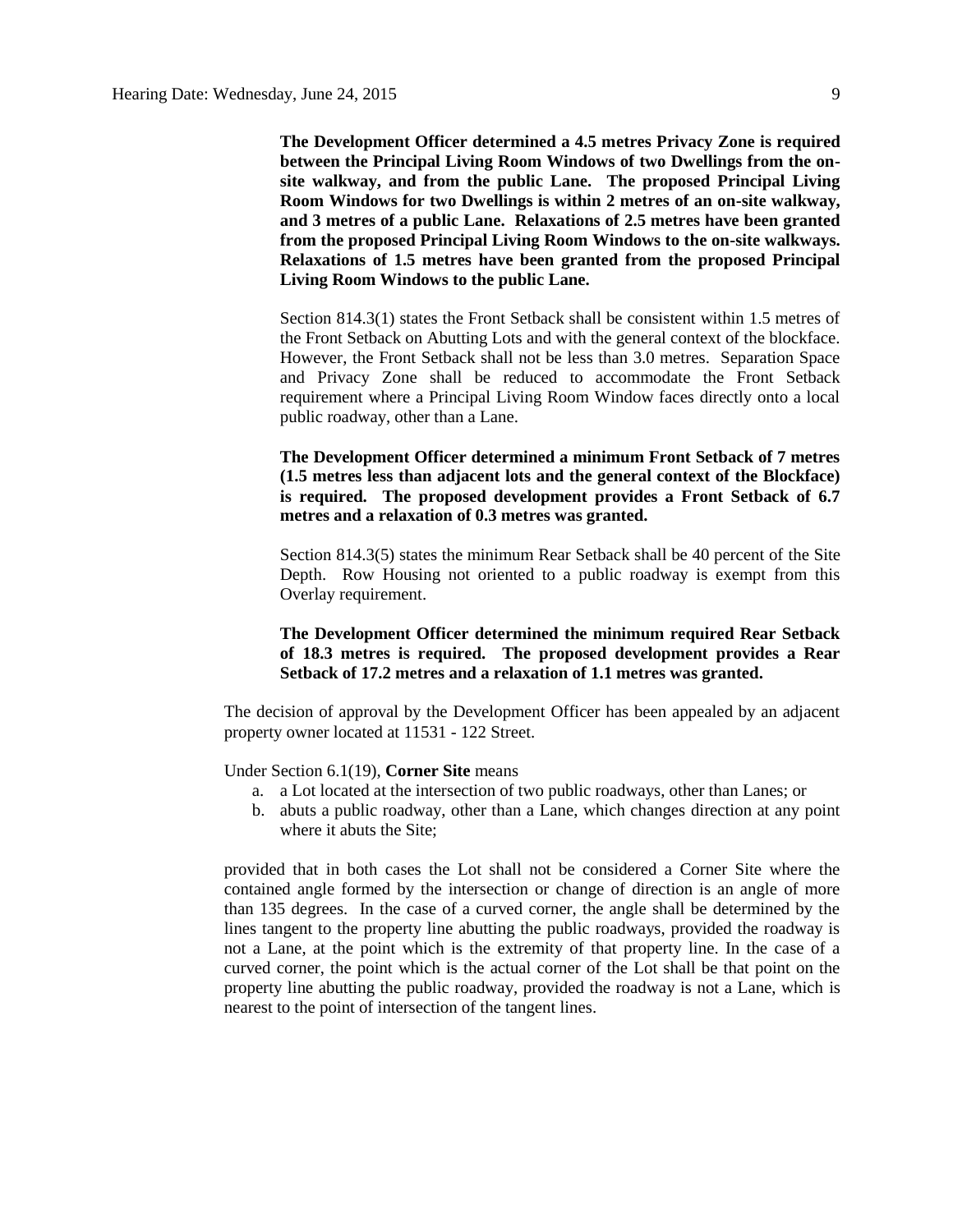

Under Section 6.1(27), **Dwelling** means a self contained unit comprised of one or more rooms accommodating sitting, sleeping, sanitary facilities, and a principal kitchen for food preparation, cooking, and serving. A Dwelling is used permanently or semipermanently as a residence for a single Household.

Under Section 6.1(39), **Front Setback** means the distance that a development or a specified portion of it, must be set back from a Front Lot Line. A Front Setback is not a Front Yard, Amenity Space or Separation Space.



Under Section 6.1(76), **Principal Living Room Windows** means the main or largest glazed area of a Living Room.

Under Section 6.1(77), **Privacy Zone** means an area within the minimum Separation Space which shall be free of buildings, public roadways, walkways, on-site roadways, communal parking areas, and communal Amenity Areas.

Under 6.1(87), **Separation Space** means an open space around Dwellings separating them from adjacent buildings or activities, and providing daylight, ventilation, and privacy. Separation Space is not a Yard.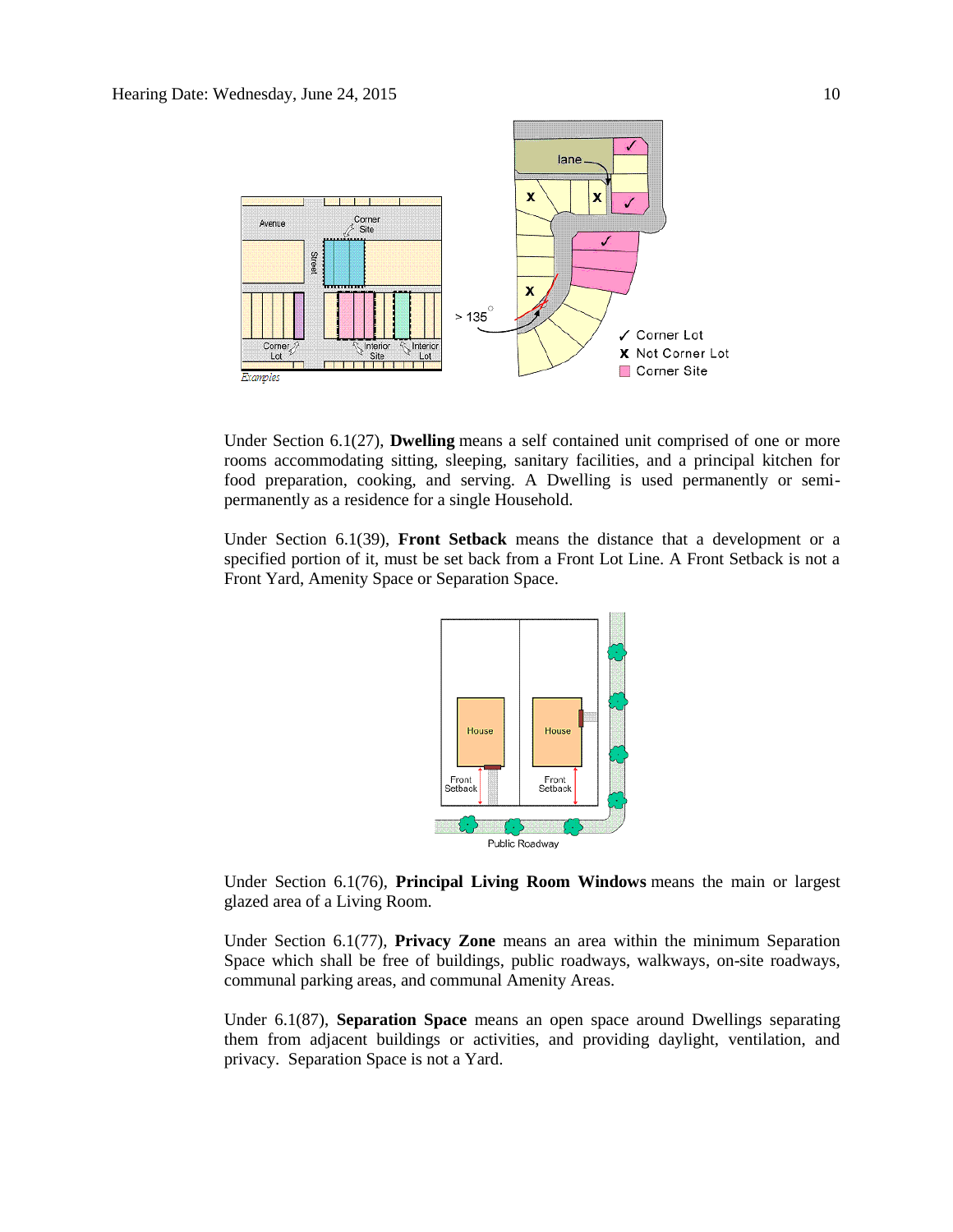

Under Section 6.1(94), **Site Width** means the horizontal distance between the side boundaries of the Site measured at a distance from the Front Lot Line equal to the required Front Setback for the Zone.

Section 814.3(24) states when a Development Permit application is made and the Development Officer determines that the proposed development does not comply with the regulations contained in this Overlay:

- a. the applicant shall contact the affected parties, being each assessed owner of land wholly or partly located within a distance of [60.0](javascript:void(0);) m of the Site of the proposed development and the President of each affected Community League;
- b. the applicant shall outline, to the affected parties, any requested variances to the Overlay and solicit their comments on the application;
- c. the applicant shall document any opinions or concerns, expressed by the affected parties, and what modifications were made to address their concerns; and
- d. the applicant shall submit this documentation to the Development Officer no sooner than twenty-one calendar days after giving the information to all affected parties.

Section 814.1 states the purpose of the Mature Neighbourhood Overlay is to ensure that new low density development in Edmonton's mature residential neighbourhoods is sensitive in scale to existing development, maintains the traditional character and pedestrian-friendly design of the streetscape, ensures privacy and sunlight penetration on adjacent properties and provides opportunity for discussion between applicants and neighbouring affected parties when a development proposes to vary the Overlay regulations.

Section 140.1 states the purpose of the RF3 Small Scale Infill Development Zone is to provide for Single Detached Housing and Semi-detached Housing while allowing smallscale conversion and infill redevelopment to buildings containing up to four Dwellings, and including Secondary Suites under certain conditions.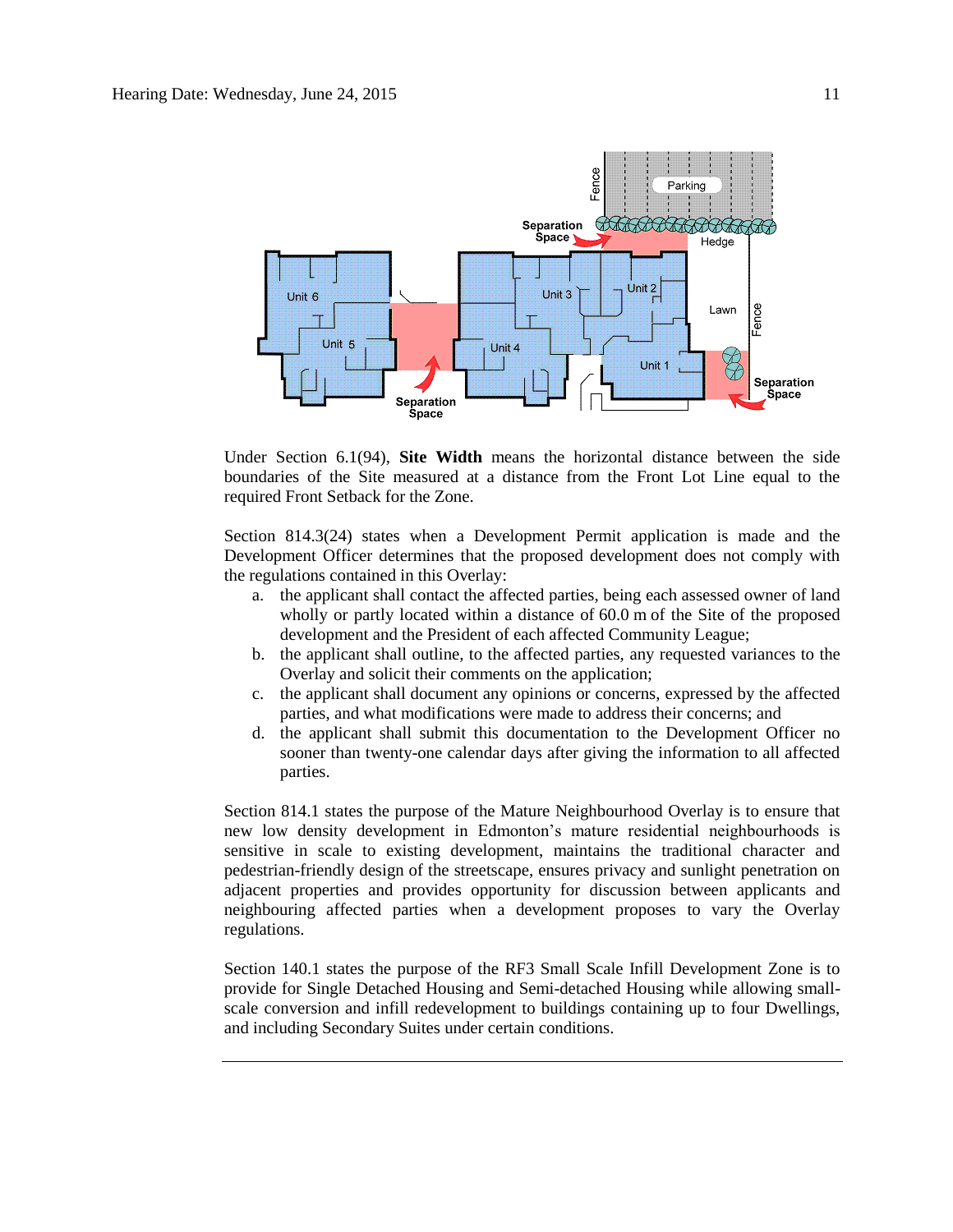#### NOTICE TO APPLICANT/APPELLANT

Provincial legislation requires that the Subdivision and Development Appeal Board issue its official decision in writing within fifteen days of the conclusion of the hearing. Bylaw No. 11136 requires that a verbal announcement of the Board's decision shall be made at the conclusion of the hearing of an appeal, but the verbal decision is not final nor binding on the Board until the decision has been given in writing in accordance with the Municipal Government Act.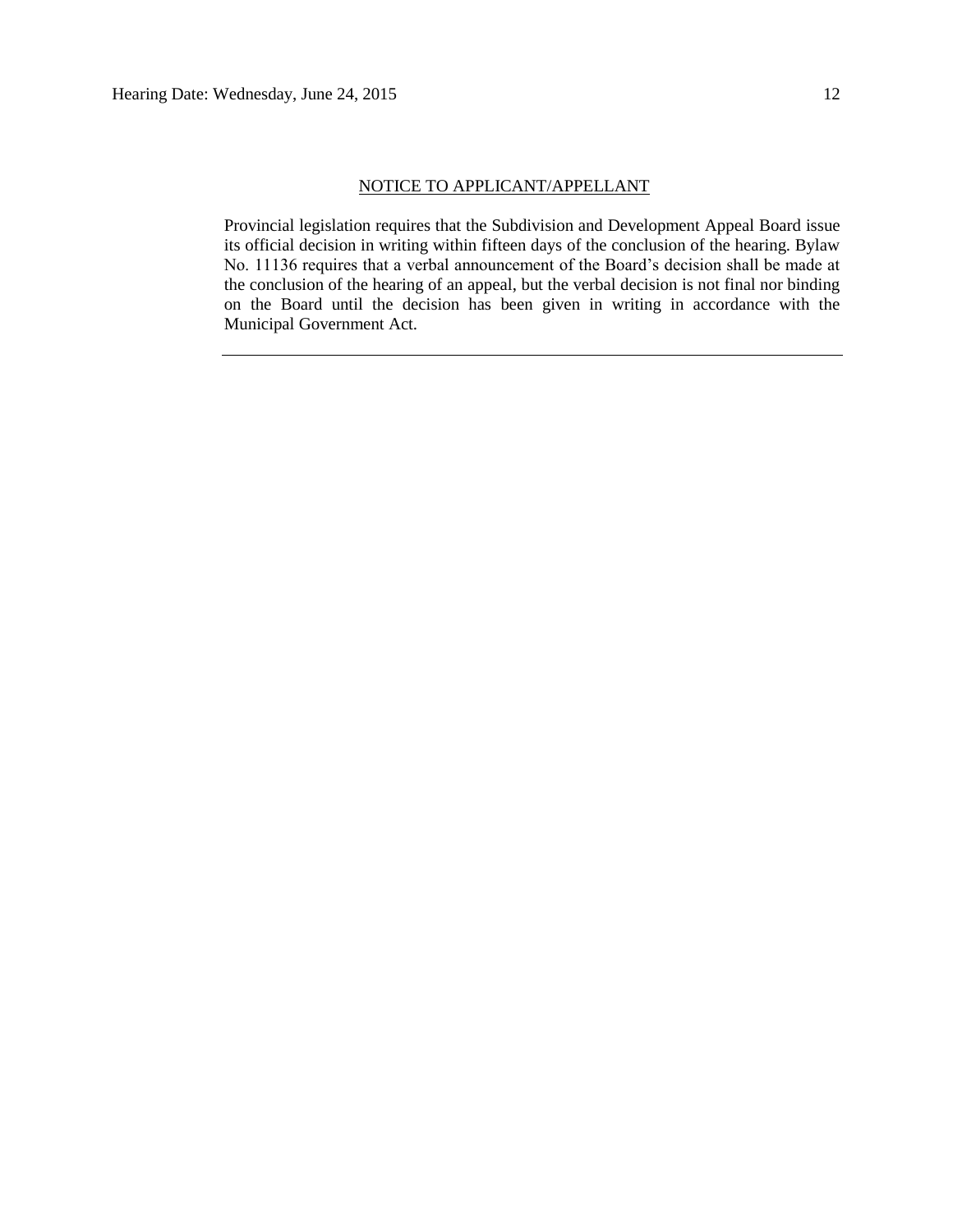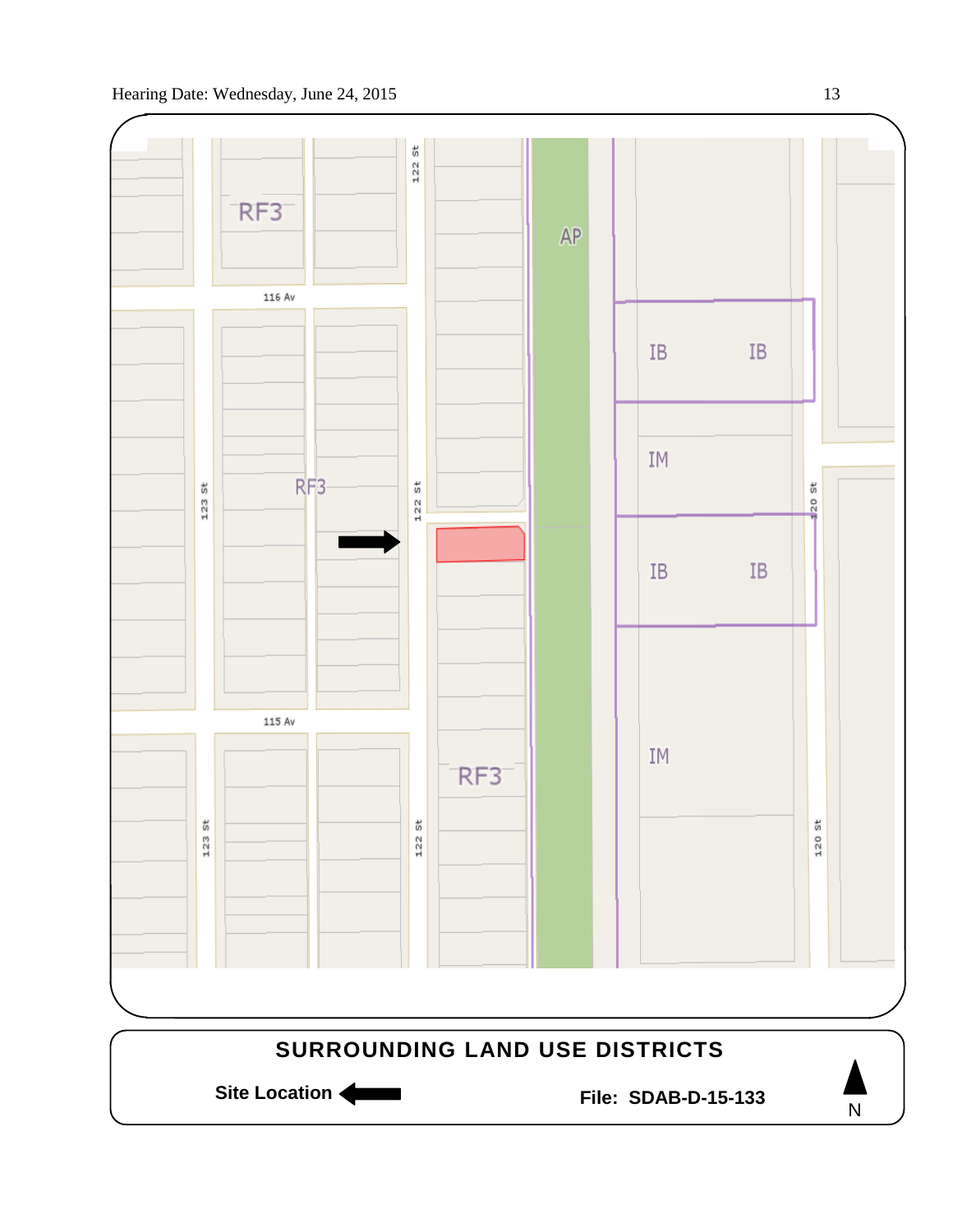| <b>ITEM II: 1:00 P.M.</b> |                                                        | FILE: SDAB-D-15-134                                                      |
|---------------------------|--------------------------------------------------------|--------------------------------------------------------------------------|
|                           | AN APPEAL FROM THE DECISION OF THE DEVELOPMENT OFFICER |                                                                          |
|                           | <b>APPELLANT:</b>                                      |                                                                          |
|                           | <b>APPLICATION NO.:</b>                                | 170327437-001                                                            |
|                           | <b>APPLICATION TO:</b>                                 | Install (1) Freestanding Off-premises Sign<br>(West Granville Centre)    |
|                           | <b>DECISION OF THE</b><br>DEVELOPMENT AUTHORITY:       | Refused                                                                  |
|                           | <b>DECISION DATE:</b>                                  | May 15, 2015                                                             |
|                           | <b>DATE OF APPEAL:</b>                                 | May 22, 2015                                                             |
|                           | MUNICIPAL DESCRIPTION<br>OF SUBJECT PROPERTY:          | 7255 - Winterburn Road NW                                                |
|                           | <b>LEGAL DESCRIPTION:</b>                              | Plan 1124954 Blk 1 Lot 72                                                |
|                           | ZONE:                                                  | DC2.791 Site Specific Development<br><b>Control Provision</b>            |
|                           | <b>OVERLAY:</b>                                        | N/A                                                                      |
|                           | STATUTORY PLAN(S):                                     | The Grange Area Structure Plan<br>Granville Neighbourhood Structure Plan |
|                           |                                                        |                                                                          |

#### DEVELOPMENT OFFICER'S DECISION

REFUSED - The proposed development is refused for the following reasons:

The proposed development does not conform to the regulations of the Edmonton Zoning Bylaw, Section DC2.791(4)(p) which states a free-standing 'V' shaped off-premise pylon sign to maximum height of 12.5 m and maximum width of 8.75 m. The proposed development is at least 14.2 m in height. It is the opinion of the Development Authority that the variance necessary to accommodate the proposed development is not in keeping with the intentions of Council as provided in the Direct Control Zone. As per Section 641.1(4)(b):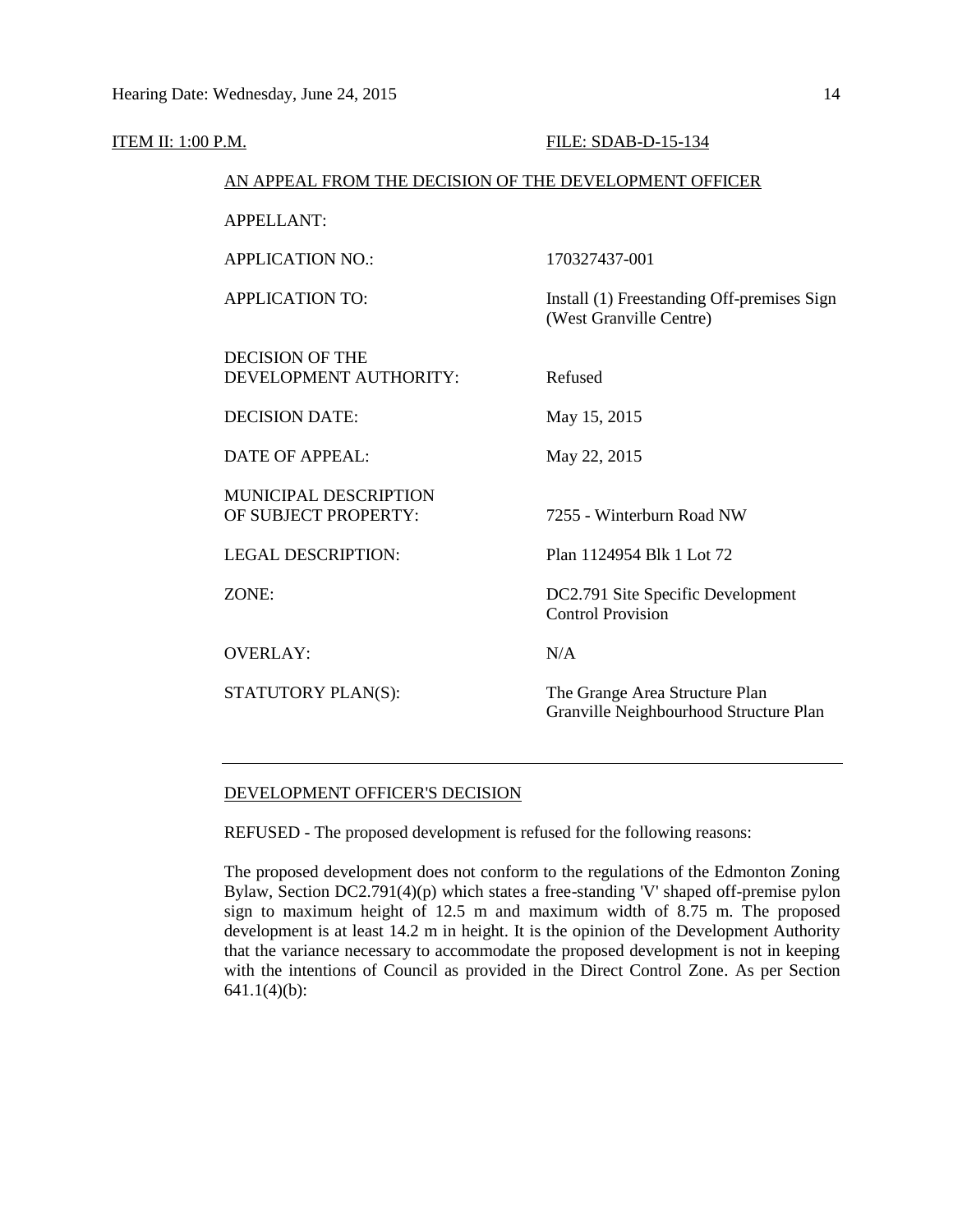If a decision with respect to a development permit application in respect of a direct control district is made by a development authority, the appeal is limited to whether the development authority followed the directions of council, and if the subdivision and development appeal board finds that the development authority did not follow the directions it may, in accordance with the directions, substitute its decision for the development authority's decision.

Additionally, as per Section 11.4(2) of EZB 12800, the Development Officer cannot vary maximum height.

#### APPELLANT'S SUBMISSION

We are asking for the appeal board's support to allow for a proposed freestanding sign to be 15.4m in height. The maximum height permitted would be 12.5m.

We are asking for a relaxation in the height for the following reasons:

- 1. The top portion of the sign does not contain any copy however it helps to create an aesthetically pleasing freestanding sign, which breaks from the tradition rectangular look. The top portion measures only 3.2m. If the height of the copy area to grade were to be calculated the height of the sign would only be 12.2m and that is within the allowable height guidelines.
- 2. The freestanding sign is located in an area that has no residential zones in close proximity. The complex where the sign is to be located has been developed to include a Costco and other businesses. Given that the Costco portion alone is large in scale (6.47ha), we feel that the proposed height of the freestanding sign is appropriate for the property.
- 3. Not only is this property large in size but the propose freestanding sign will be located approximately 196m from Whitemud Drive and 89m from Winterburn Road. The increase in height will help direct drivers to the businesses located on the site.

#### SUBDIVISION AND DEVELOPMENT APPEAL BOARD OFFICER'S COMMENTS

The Subdivision and Development Appeal Board at a hearing on May 28, 2015 made and passed the following motion:

> "that the appeal hearing be scheduled for June 24 or 25, 2015 at the written request of the Appellant."

Section 641(4) of the *Municipal Government Act*, Chapter M-26, states despite section 685, if a decision with respect to a development permit application in respect of a direct control district

(a) is made by a council, there is no appeal to the subdivision and development appeal board, or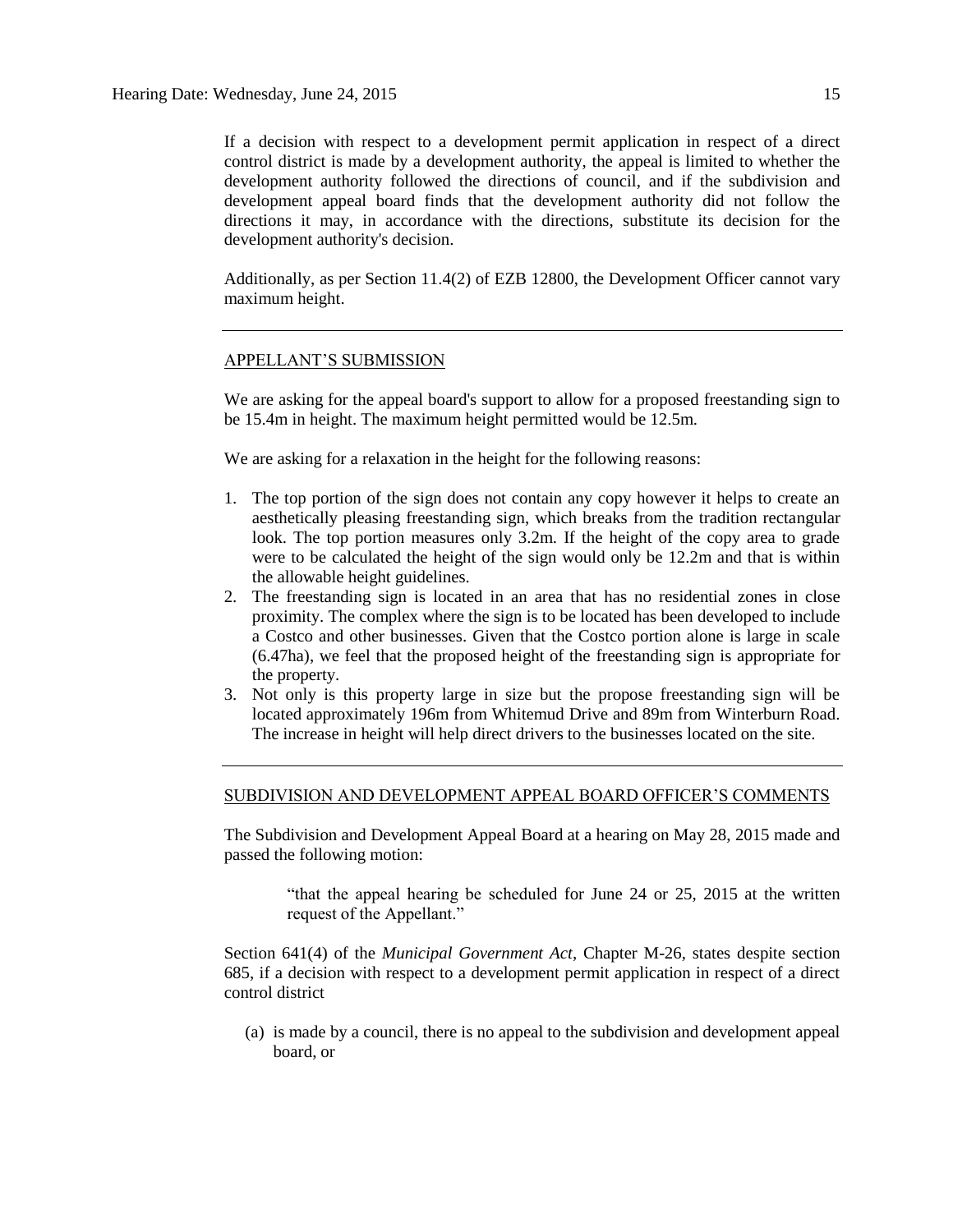(b) is made by a development authority, the appeal is limited to whether the development authority following the directions of council, and if the subdivision and development appeal board finds that the development authority did not follow the directions it may, in accordance with the directions, substitute its decision for the development authority's decision.

**Freestanding Off-premises Signs** is a listed Use in the DC2.791 Site Specific Development Control Provision, Section DC2.791.3(y).

Under Section 7.9(7), **Freestanding Off-premises Signs** means any Sign supported independent of a building, displaying copy that directs attention to a business, activity, product, service or entertainment that cannot be considered as the principal products sold nor a principal business, activity, entertainment or service provided on the premises or Site where the Sign is displayed.

Section DC2.791.4(p) states a free-standing "V" shaped off-premises pylon sign in the general location indicated on the Landscape Plan attached as Appendix 2 shall be permitted to a maximum of 12.5 metres and a maximum width of 8.75 metres. Fascia Signs on the principal building shall be permitted in the locations generally as illustrated on the Elevations on Appendix 3. In all other aspects, signs shall comply with the provisions of Section 59G of the Zoning Bylaw.

#### **The Development Officer determined the maximum Height is 12.5 metres. The proposed development provides a Height of 14.2 metres, which is in excess of the maximum by 1.7 metres.**

Schedule 59G.(2)5 states Freestanding Off-premises Signs (not within 100.0 metres of a Residential Zone) shall be subject to the following regulations:

- a. the maximum Height of any Freestanding Off-premises Sign shall be 8.0 metres;
- b. the maximum Area of any Freestanding Off-premises Sign shall be 65 square metres;
- c. no part of any Freestanding Off-premises Sign shall be located within any Setback;
- d. proposed Sign locations shall be separated from Digital Signs greater than 8.0 square metres or Off-premises Signs as follows:

| Proposed Sign Area                                      | Minimum separation distance<br>from Digital Signs greater than<br>8.0 $m2$ or other Off-premises<br>Sign |
|---------------------------------------------------------|----------------------------------------------------------------------------------------------------------|
| Greater than 8.0 $m^2$ to less<br>than $20 \text{ m}^2$ | $100 \text{ m}$                                                                                          |
| 20 m <sup>2</sup> to 40 m <sup>2</sup>                  | $200 \text{ m}$                                                                                          |
| Greater than $40 \text{ m}^2$                           | $300 \text{ m}$                                                                                          |

The separation shall be applied from the larger Off-premises Sign or Digital Sign location.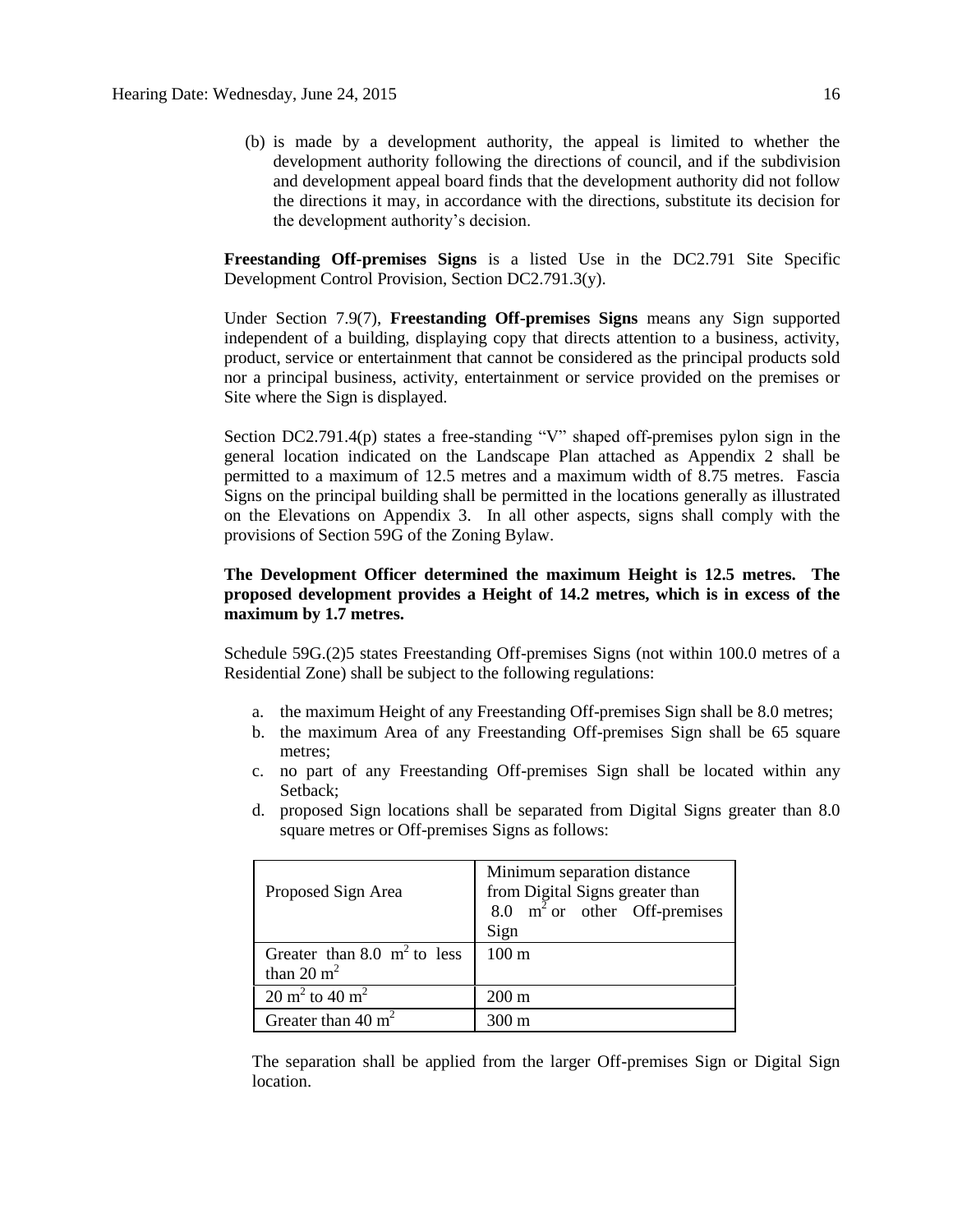- e. Freestanding Off-premises Signs may be illuminated;
- f. all proposed Freestanding Off-premises Sign locations shall be reviewed in context with the surrounding development, such as (but not limited to): the architectural theme of the area; any historic designations; the requirements of any Statutory Plan; any streetscape improvements; and proximity to residential development. The Development Officer may require revisions to the application to mitigate the impact of a proposed Sign or may refuse a permit that adversely impacts the built environment; and
- h. An application for the renewal of a Sign with a lawful permit existing at the time of the passage of this Bylaw will not be refused for the sole reason that it does not comply with development regulations of this Bylaw.

Under Section 6.2(30), **Width** means the horizontal distance measured across the face of the Sign per perpendicular to the Height of the Sign.

Under Section 6.2(10), **Height Signs** means the vertical distance measured from the finished ground surface directly under the Sign to the highest point of the Sign.

Section DC2.791 states the general purpose of the DC2 Site Specific Development Control Provision is to accommodate the development of a commercial site and provide site specific development criteria to achieve a compatible relationship with the surrounding lands and result in a high quality development appropriate for the site. Development regulations shall be sensitive to adjacent residential development through urban design controls, architecture, landscaping and berming.

### NOTICE TO APPLICANT/APPELLANT

Provincial legislation requires that the Subdivision and Development Appeal Board issue its official decision in writing within fifteen days of the conclusion of the hearing. Bylaw No. 11136 requires that a verbal announcement of the Board's decision shall be made at the conclusion of the hearing of an appeal, but the verbal decision is not final nor binding on the Board until the decision has been given in writing in accordance with the Municipal Government Act.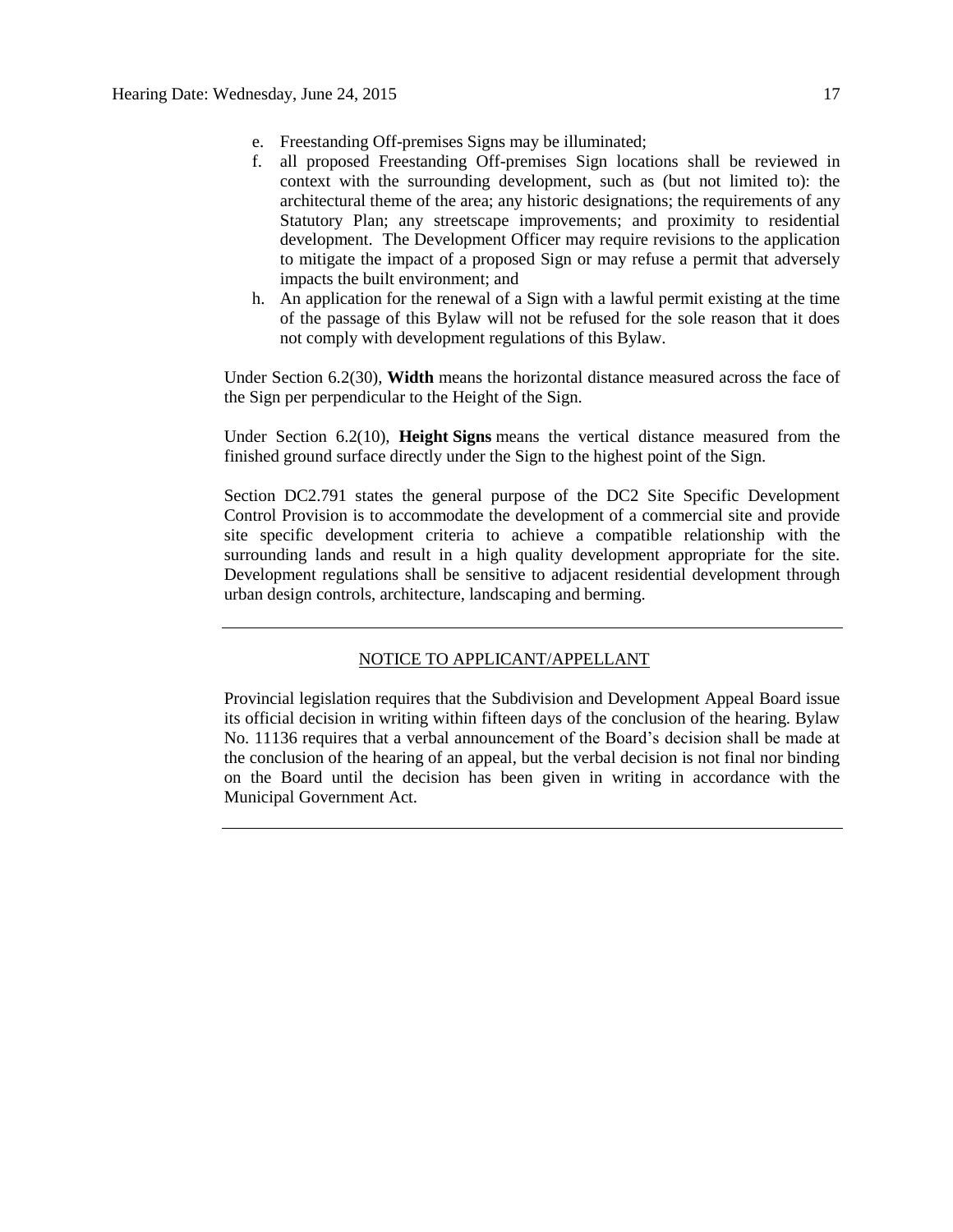